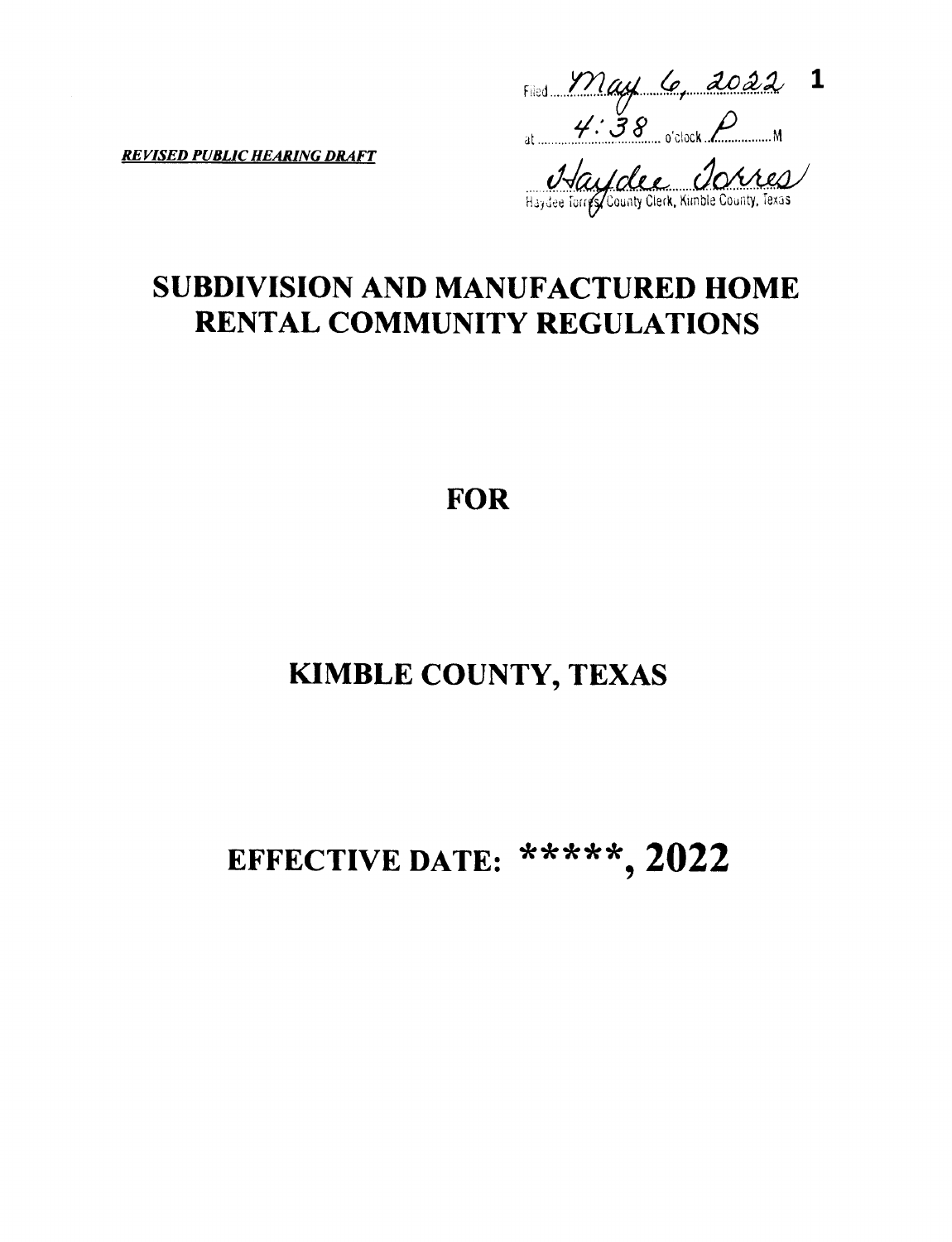| \$1.1   | (A)<br>(B)                                               |  |  |
|---------|----------------------------------------------------------|--|--|
| § 1.2   | (A)<br>(B)                                               |  |  |
| § 1.3   | (A)<br>(B)                                               |  |  |
| § 1.4   |                                                          |  |  |
| \$1.5   |                                                          |  |  |
| § 1.6   |                                                          |  |  |
| § 1.7   |                                                          |  |  |
| § 1.8   |                                                          |  |  |
|         | ARTICLE 2 -- DEFINITIONS, INTERPRETATION, AND APPENDIX 3 |  |  |
| $§$ 2.1 | (A)<br>(B)                                               |  |  |
| $§$ 2.2 | (A)<br>(B)<br>(C)<br>(D)                                 |  |  |
|         |                                                          |  |  |
| $§$ 3.1 | (A)<br>(B)                                               |  |  |

## **TABLE OF CONTENTS**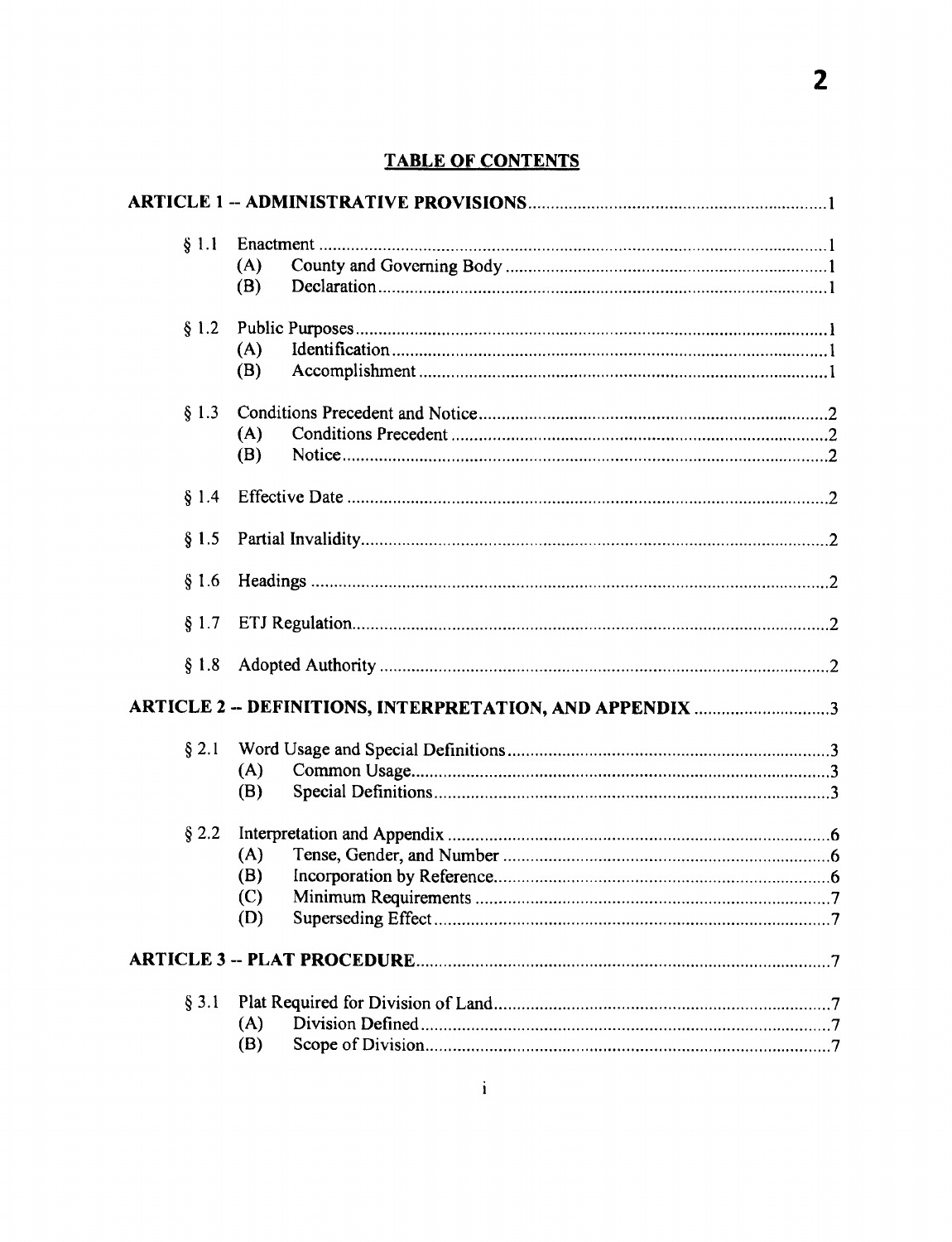| § 3.2   |                            |                                                           |  |
|---------|----------------------------|-----------------------------------------------------------|--|
|         | (A)                        |                                                           |  |
|         | (B)                        | Submission of Completed Application/Notice of             |  |
|         |                            |                                                           |  |
|         | (C)                        |                                                           |  |
|         |                            |                                                           |  |
| § 4.1   |                            |                                                           |  |
|         | (A)                        |                                                           |  |
|         | (B)                        |                                                           |  |
|         | (C)                        |                                                           |  |
|         | (D)                        |                                                           |  |
|         | (E)                        |                                                           |  |
|         | (F)                        |                                                           |  |
|         | (G)                        |                                                           |  |
|         | (H)                        |                                                           |  |
|         | $\rm (I)$                  |                                                           |  |
|         | $\left( \mathrm{J}\right)$ | Road/Driveway, Lot Frontage, and Floodplain Description11 |  |
|         | (K)                        |                                                           |  |
|         | (L)                        |                                                           |  |
|         | (M)                        |                                                           |  |
|         | (N)                        |                                                           |  |
|         | (0)                        |                                                           |  |
|         | (P)                        |                                                           |  |
|         | $\left( Q\right)$          | Limitations Regarding County Construction/Maintenance     |  |
|         |                            |                                                           |  |
|         | (R)                        |                                                           |  |
|         | (S)                        |                                                           |  |
|         | (T)                        |                                                           |  |
|         | (U)                        |                                                           |  |
|         | (V)                        |                                                           |  |
|         | (W)                        |                                                           |  |
|         | (X)                        |                                                           |  |
|         | (Y)                        |                                                           |  |
| § 4.2   |                            |                                                           |  |
|         | (A)                        |                                                           |  |
|         | (B)                        |                                                           |  |
|         | (C)                        |                                                           |  |
|         |                            |                                                           |  |
| $§$ 4.3 |                            |                                                           |  |
|         | (A)                        |                                                           |  |
|         | (B)                        |                                                           |  |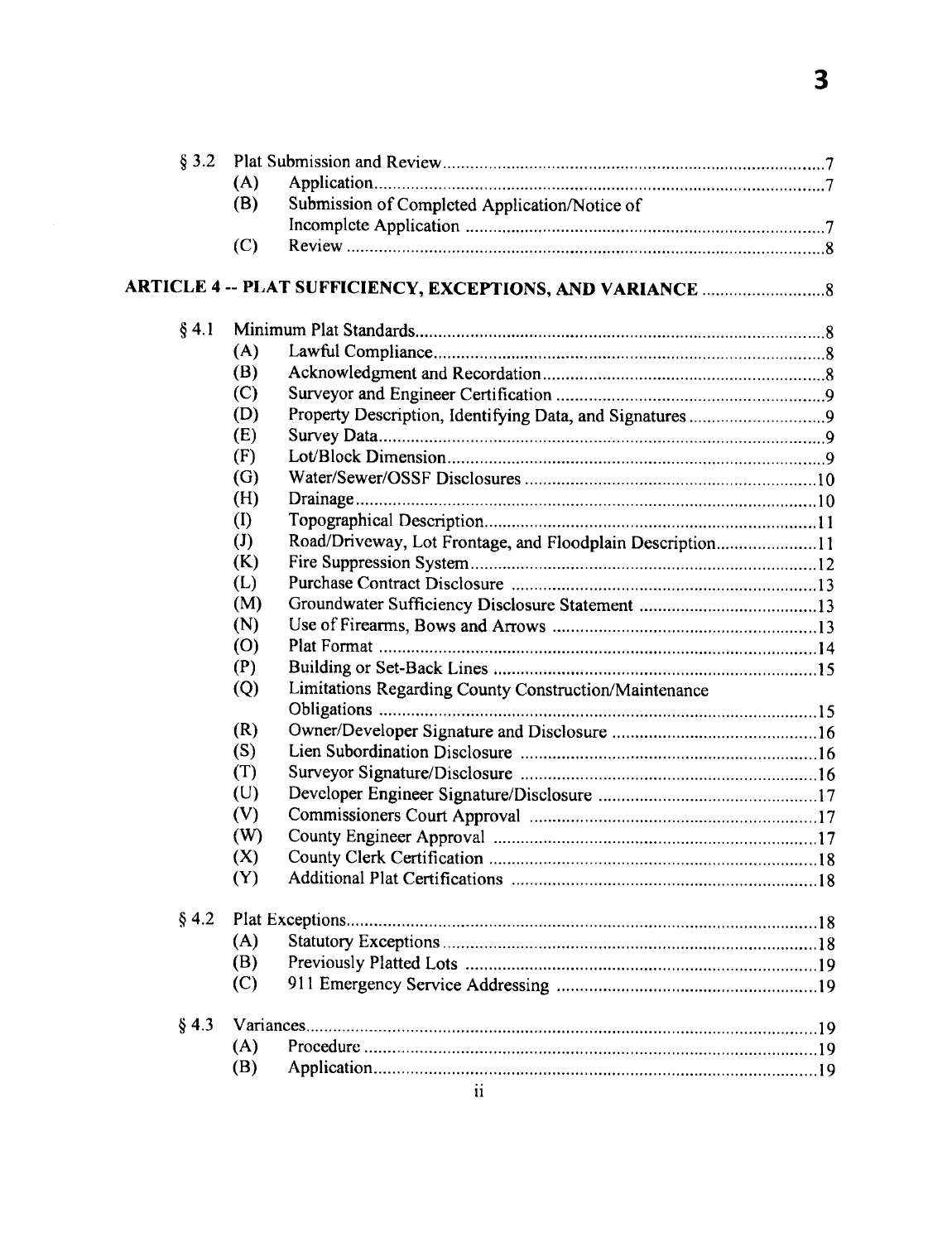|                  | (C)<br>(D) |                                                                   |  |
|------------------|------------|-------------------------------------------------------------------|--|
| § 4.4            |            |                                                                   |  |
|                  |            | <b>ARTICLE 5 - MANUFACTURED RENTAL HOME COMMUNITY REGULATIONS</b> |  |
|                  |            |                                                                   |  |
| § 5.1            |            |                                                                   |  |
|                  | (A)        |                                                                   |  |
|                  | (B)        |                                                                   |  |
|                  | (C)        |                                                                   |  |
|                  | (D)        |                                                                   |  |
|                  | (E)        |                                                                   |  |
|                  | (F)        |                                                                   |  |
|                  | (G)        |                                                                   |  |
|                  | (H)        |                                                                   |  |
|                  | (I)        |                                                                   |  |
| \$5.2\$          |            |                                                                   |  |
|                  |            |                                                                   |  |
| § 6.1            |            |                                                                   |  |
| § 6.2            |            |                                                                   |  |
|                  |            |                                                                   |  |
| . . <del>.</del> |            |                                                                   |  |

 $\overline{\mathbf{4}}$ 

 $\mathcal{L}^{\text{max}}_{\text{max}}$ 

#### **APPENDIX**

| <b>Exhibit A:</b> |                                                | $1 - 5$      |
|-------------------|------------------------------------------------|--------------|
| <b>Exhibit B:</b> | Manufactured Home Rental Community Application | $1-5$        |
| <b>Exhibit C:</b> |                                                | $1 - 6$      |
| <b>Exhibit D:</b> |                                                | $\mathbf{1}$ |
| <b>Exhibit E:</b> | Developer Road Damage and Repair Provisions    | $1 - 3$      |
| <b>Exhibit F:</b> | Bond or Other Financial Guarantee Requirements | $1 - 5$      |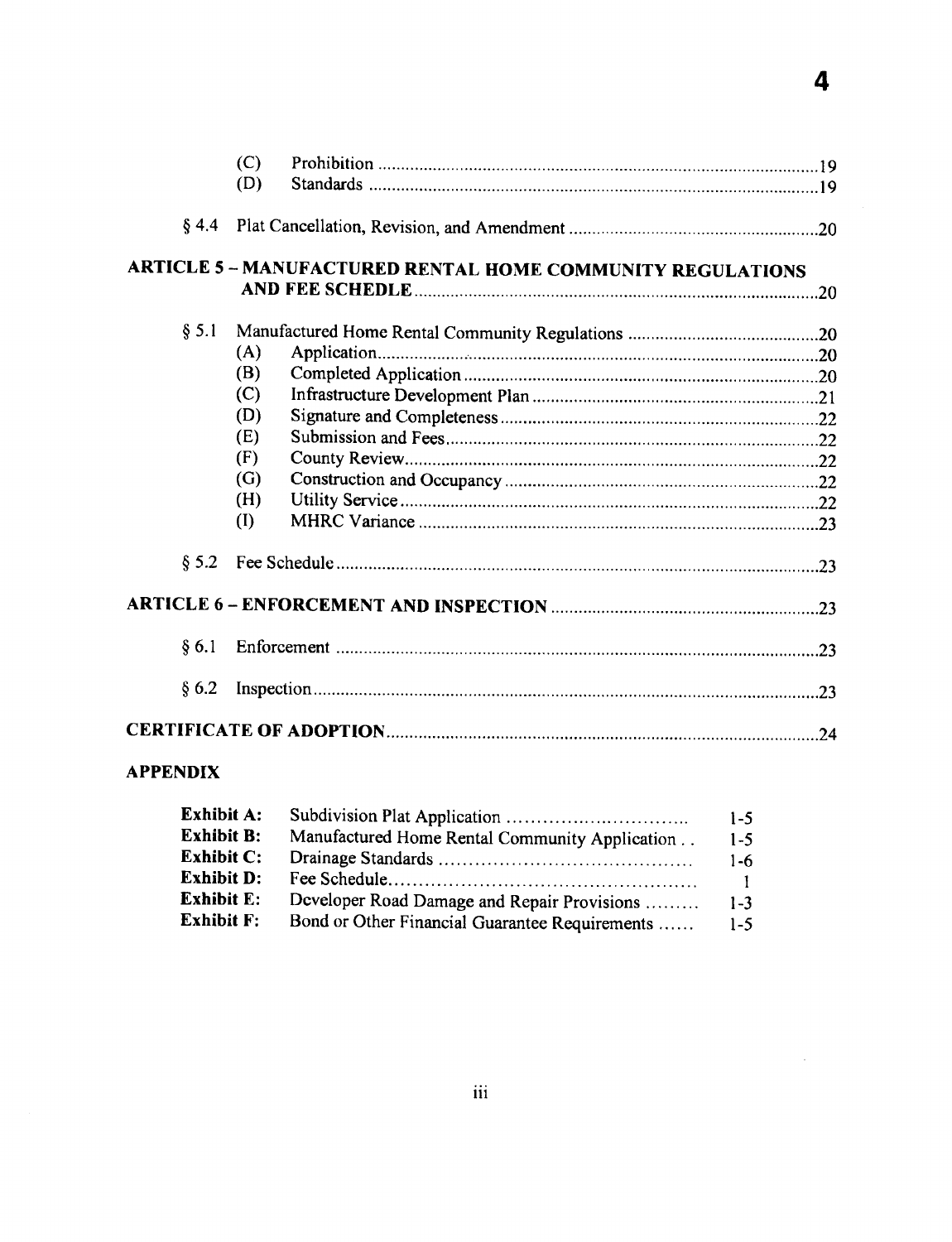#### ARTICLE 1 -- ADMINISTRATIVE PROVISIONS

#### § 1.1 Enactment

- (A) County and Governing Body Kimble County, Texas ("County") is a duly organized and operating county of the State of Texas, and the Kimble County Commissioners Court ("Commissioners Court") is the governing body of the County.
- (B) Declaration The County, acting by and through its Commissioners Court, hereby declares that these Subdivision and Manufactured Home Rental Community Regulations for Kimble County, Texas ("Regulations") are lawfully enacted, approved, and adopted, and shall be enforced pursuant to and in compliance with the exprcss and implied authority hercin described.

#### \$ 1.2 Public Purooses

- (A) ldentification -- These Regulations are enacted, approved, and adopted, and shall be enforced to accomplish the following worthwhile public purposcs:
	- (l) The Regulations shall govern plats and subdivisions of land, as well as manufactured home rental communities ("MHRC"), within the unincorporated area of Kimble County, Texas to promote the health, safety, morals and general welfare of the county and the safe, orderly, and healthful development of the unincorporated area of the county, and further, to prevent colonias or other substandard development.
	- (2) The Regulations shall ensure that adequate plats, plan, design and planning procedures, water, sewer, septic, and on-site sewer facilities ("OSSF"), and utility and transportation infrastructure are provided in the unincorporated area of the county.
	- (3) The Regulations are reasonably enacted, approved, and adopted, and shall be enforced, among other things, to: (a) fulfiIl an obligation mandated by federal and/or state law; (b) regulate construction and other development in an area designated under law as a federal or state floodplain; (c) regulate sewer and OSSF facilities; (d) prevent waste; (e) protect the rights ofowners of interests in groundwater; (f) prevent subsidence; (g) provide a responsc to a real and substantial threat to public hcalth and safety, said response being designed to significantly advance said purpose and not to impose a greatcr burden than is neccssary to achieve said purpose; (h) regulate water safety; and (i) prevent the imminent destruction of property or injury to persons from flooding within a floodplain established by a federal or state flood control program, and enacted to prevent the flooding of buildings intended for public occupancy, as well as other buildings and property.
- (B) Accomplishment -- The enactment, approval, adoption, and enforcement of the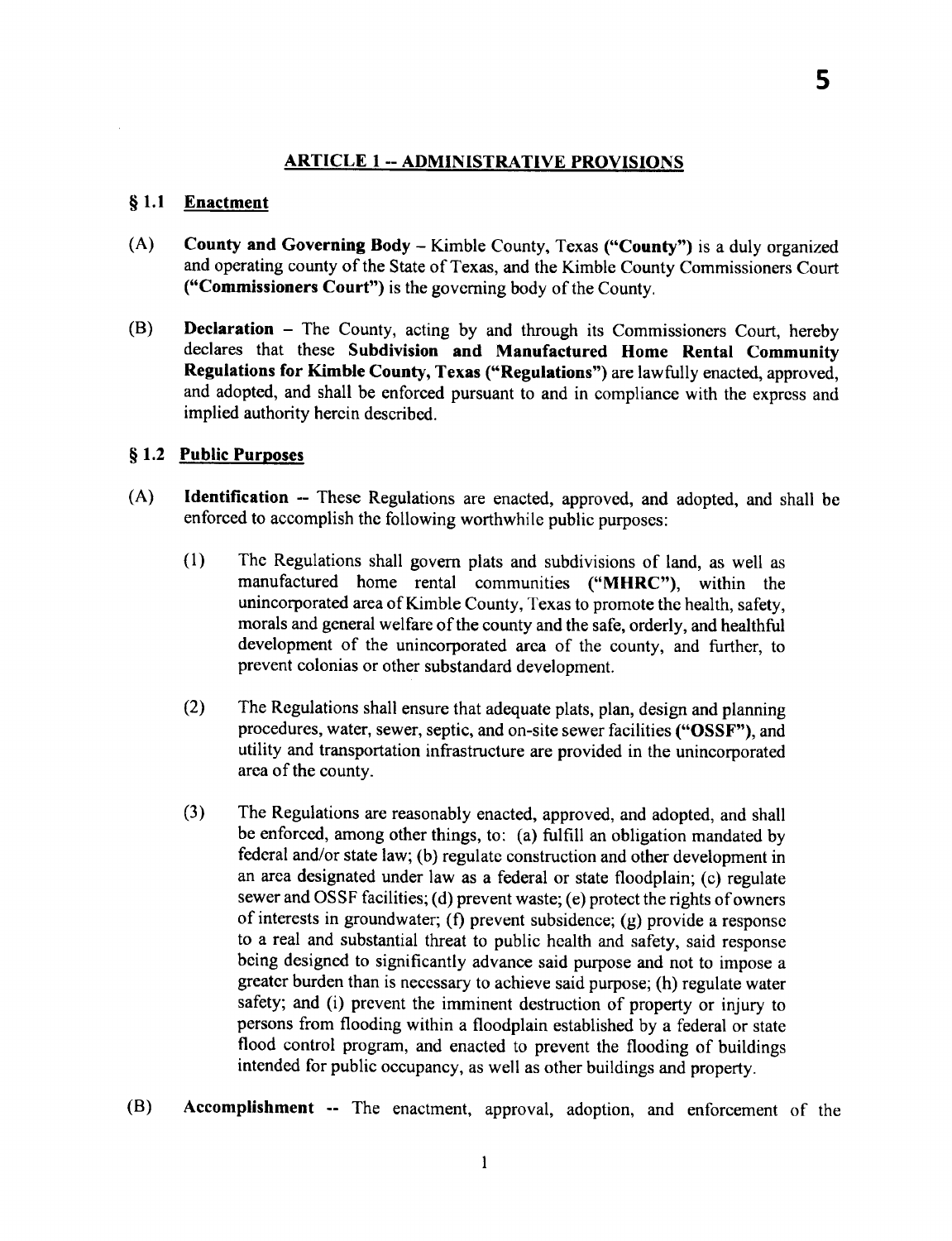Regulations shall substantially accomplish or advance all public purposes herein described.

#### \$ 1.3 Conditions Precedent and Notice

- (A) Conditions Precedent -- All notice and conditions precedent for the lawful enactment, adoption, approval, and enforcement of thc Regulations have been accomplished.
- (B) Notice -- Any notice or document submission to the County required by the Regulations shall be in writing and delivered by the United States Postal Service (by certified mail), courier, or hand-delivery, with proof of delivery to the County established by a delivery receipt or other document. The County's contact official and business office address regarding notice or document submissions required by the Regulations are as follows:

County Judge Kimble County, Texas Kimble County Courthouse 501 Main Street Junction, Texas 76849 Tclephone: 325-446-2724

- § 1.4 Effective Date -- The effective date ("Effective Date") of the Regulations is \*\*\*\*\*, 2022.
- § 1.5 Partial Invalidity -- Should any part of the Regulations, or the application or enforcement thereof, be determined or adjudged invalid by any court, tribunal, administrative agency, or governmental office, the remainder of the Regulations shall remain fully effective, in force, and operable.
- <sup>S</sup>1.6 Headings -- The separate headings contained in the Regulations are for reference and convenience only and shall not limit or otherwise affect in any way the meaning of the Regulations.
- $$1.7$ **ETJ Regulation** -- The authority of the County to regulate plats or subdivisions of land by the Regulations in the extraterritorial jurisdiction ("ETJ") of an incorporated municipality located in Kimble County, Texas is subject to the provisions of an active interlocal governmental agreement made by and between the County and the municipality pursuant to Chapter 242 of the Texas Local Government Code and Chapter 791 of the Texas Government Code.
- \$ 1.8 **Adopted Authority** – The following legal authority, as amended, and the express and implied regulatory powers therein granted to thc County, are hereby approved and adopted by the County to support the interpretation, application, use, and enforcement of these Regulations: TEX. CONST. art. 5, § 18; 42 U.S.C. §§ 4001-4027; 44 CFR Ch. I (Subch. B, Parts 59-60); TEX. HEALTH & SAFETY CODE Chs. 341, 343, 364, 366; TEX. LOC. GOV'T CODE Chs. 232 (Subchs. A, B, E), 233, 235, 242; TEX. LOC. GOV'T CODE § § 212.013-.016, 232.028-029, 232.0032; TEX. PROP. CODE Chs. 12, 13; TEX. TRANSP. CODE §§ 201.619, 251.003, 251.008; TEX. WATER CODE Ch. 16 (Subchs. I, J); 30 TAC §§ 230.1-230.11; the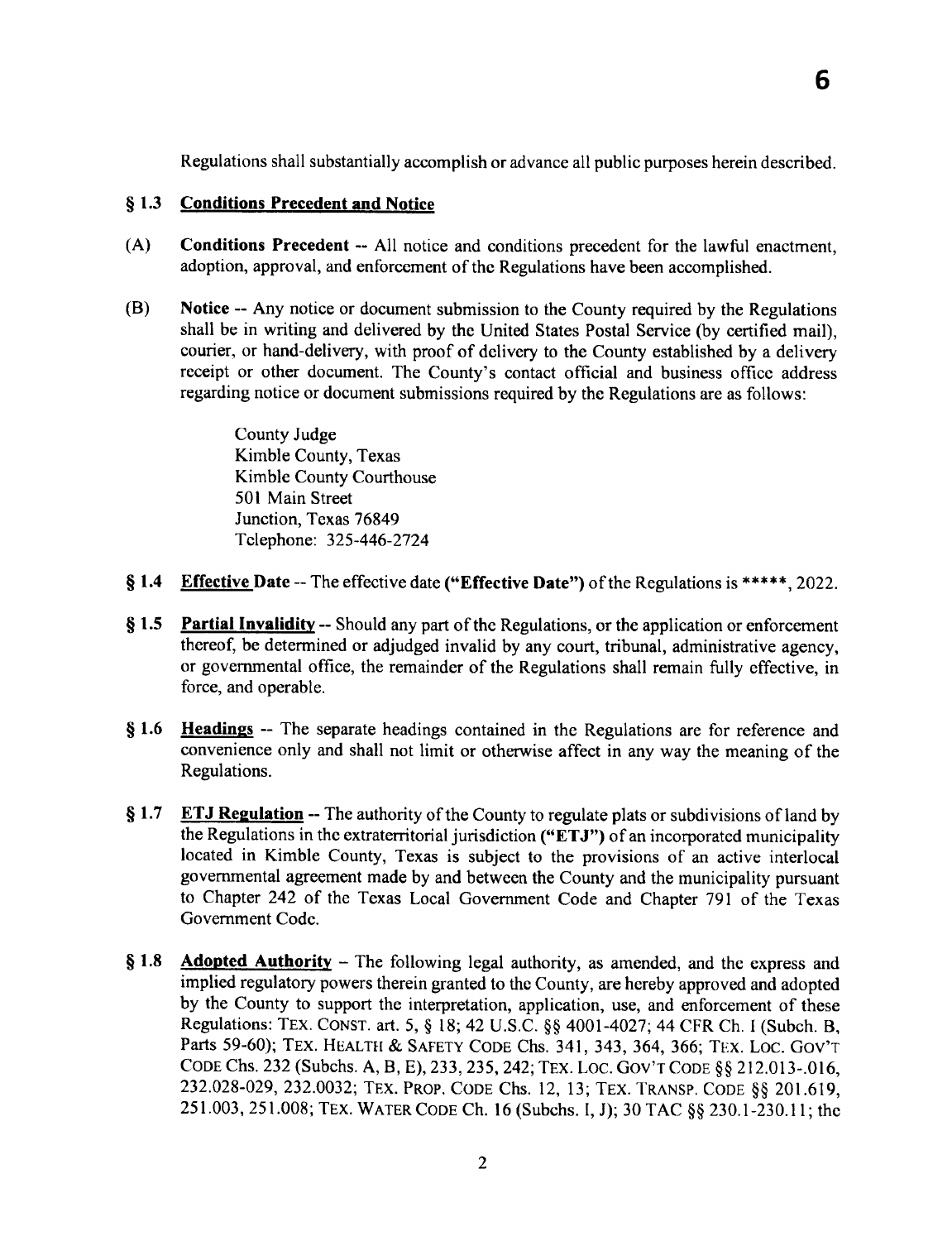County's active flood damage prevcntion orders or other floodplain managcment regulations; the County's active sewer, septic, or OSSF orders or regulations; and all other authority described in the Regulations.

#### **ARTICLE 2 - DEFINITIONS, INTERPRETATION, AND APPENDIX**

#### § 2.1 Word Usage and Special Definitions

- (A) Common Usage -- Unless specially defined in the Regulations, words used in thc Regulations shall be interpreted according to their common usage or meaning in order to result in the most reasonable application.
- Special Definitions -- Unless otherwise designated, the following special definitions shall apply (whether the term or phrase appears in capital lettering or in bolded, italicized, or underlined print). (B)
	- "Business day" shall mean a day other than a Saturday, Sunday, or holiday recognized by the County.  $(1)$
	- "Colonias" shall mean substandard, generally (but not always) impoverished rural subdivisions or other developments that lack basic utilities, drainage, and other infrastructure;  $(2)$
	- (3) "Commissioners Court" shall mcan means the Commissioners Court of Kimble County, Texas.
	- (4) "County" shall mean Kimble County, Texas, including its elected officials, appointed officials, employees, agents, and representatives.
	- $(5)$ "County Clerk" shall mean the County Clerk of Kimble County, Texas.
	- (6) "County Judge" shall mean the County Judge of Kimble County, Tcxas.
	- (7) "Developer" shall mean: (a) the fee simple owner (or authorized agent, assignee, or successor thcreof) of land which is the subject of development; and (b) any owner of land (or authorized agent, assignee, or agent thereof) proposing to divide or dividing land so as to constitute a subdivision.
	- (8) "Development" shall mean any actual or proposed man-made change to improved or unimproved real property, including but not limited to buildings or other structures, mining, dredging, filling, grading, paving, excavation, drilling operations, or the storage of equipment or materials.
	- "Drinking water" shall mean all water distributed by any agency or individual, public or private, for the purpose of human consumption, use in the preparation of foods or beverages, cleaning any utcnsil or article used in  $(9)$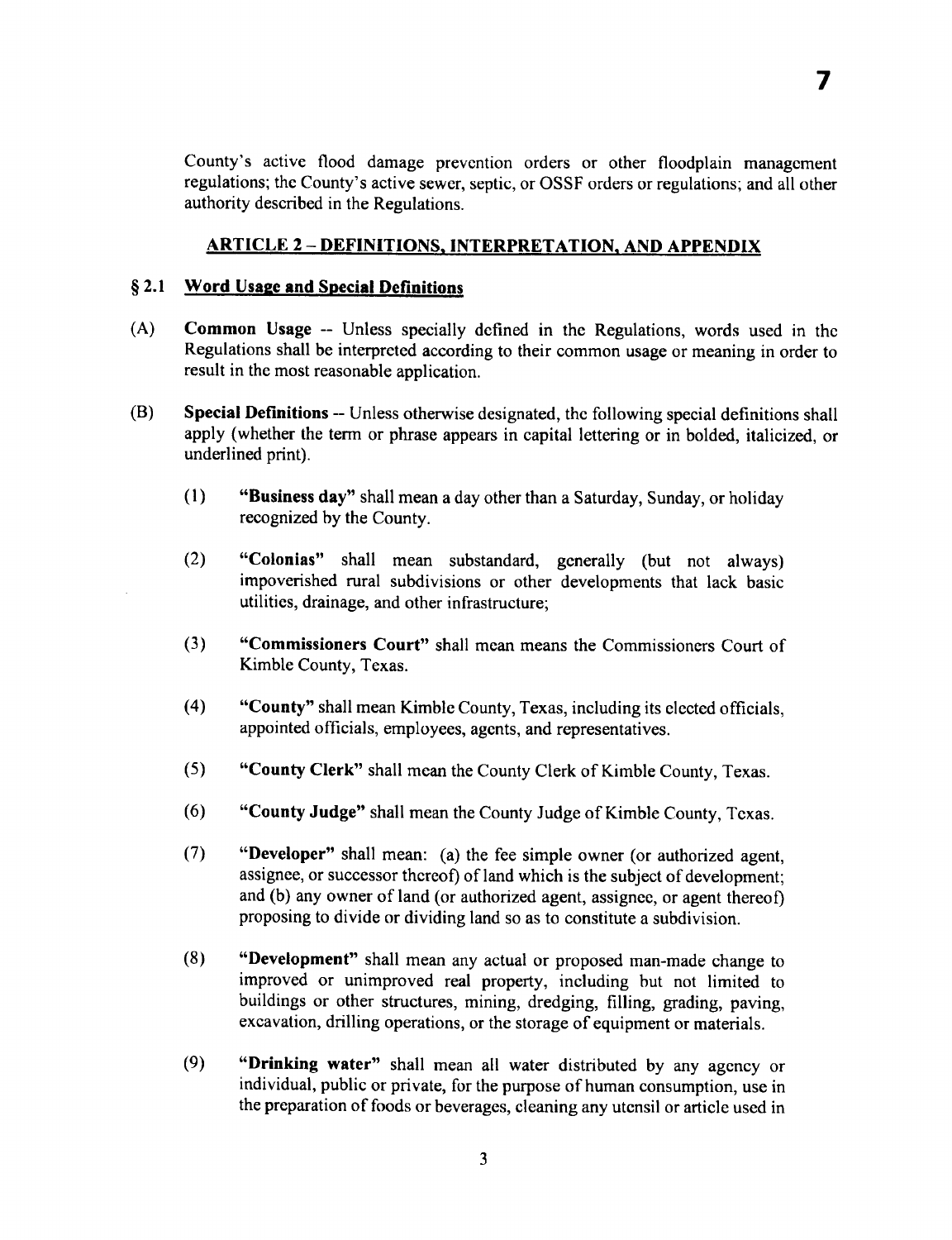the course of prcparation or consumption of food or beverages for human beings, human bathing, or clothes washing.

- (10) "Engineer' shall mean a person licensed and authorized to practice engineering in the State of Texas under the Texas Engineering Practice Act.
- (ll) "ETJ" shall mean the cxtraterritorial jurisdiction of an incorporated municipality pursuant to Texas law.
- (12) "Floodplain" shall mean: (a) any area in the 100-year floodplain or area of special flood hazard that is susceptible of being inundated by water from any source, as identified by the flood maps issucd by the Federal Emergency Management Agency ("FEMA") for the County under the National Flood Insurance Act and NFIP; or (b) if said floodplain has not been identified by FEMA through its issuance of said maps, any area subject to a  $1\%$  or greater chance of flooding in any given year.
- (13) "Manufactured Home" shall mean: (a) a manufactured home or mobile home as defined by § 1201.003, Texas Occupations Code; (b) any other type of mobile home; and (c) any trailer, vehicle, camper, or recreational vehiclc designed for usc as a dwelling or for the overnight accommodation or lodging of a person.
- (14) "Manufactured Home Rental Community" or "MHRC" means a plot or tract of land that is separated into two or more spacss or lots that are rented, leased, or offered for rent or lease, for a term of less than 60 months without a purchase option, for the installation of manufactured homcs for use and occupancy as a residence, as defined by  $\S$  232.007 of the Texas Local Govemment Code.
- (15) "Minimum State Standards" shall mean the minimum standards of thc State of Texas required for: (a) adequate drinking water pursuant to  $\S$  $16.343(b)(1)$  of the Texas Water Code or other state authority; (b) adequate sewer and septic/OSSF facilities under  $\S$  16.343(c)(1) of the Texas Water code, chapter 366 of the Texas Health and Safety code, or other state authority; or (c) the treatment, disposal, and management of solid waste and litter under Chapters 361 through 365 of the Texas Health and Safety Code or other state authority.
- (16) "NFIP" shall mean the National Flood Insurance Program pursuant to fcderal law, including: (a) the National Flood Insurance Act pursuant to Sections 4001-4027, Title 42 of the United States Code; and (b) 44 CFR Ch. I, Subch. B, Parts 59,60.
- (17) "OSSF" shall mean an on-site sewage facility (and includes a septic system), as defined in rules and/or regulations adopted by TCEQ, including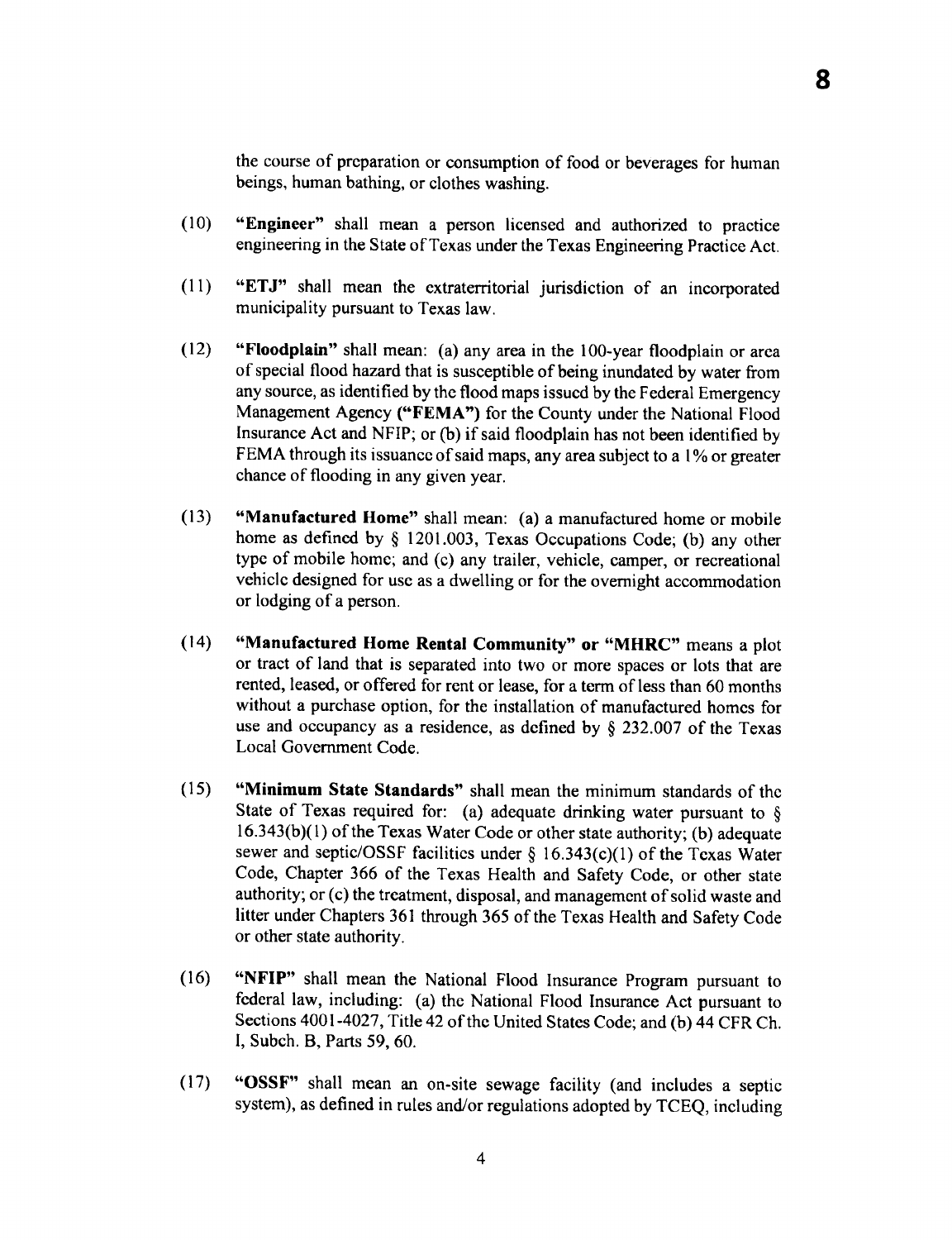but not limited to 30 TAC Chapter 295.

- (18) "Plat" shall mean a: (a) plat required by the Regulations; and (b) map or drawing and any accompanying material of a proposed subdivision prepared in a manner suitable for recording in the County records and prepared as described in the Regulations.
- (19) "Plat Application" shall mean the County's Subdivision Plat Application Form described in § 3.2 and Appendix/Exhibit A of the Regulations.
- (20) "Platted" shall mean a plat recorded in an official plat record on file with the office of the County Clerk.
- (21) "Purchaser" shall include purchasers under executory contracts for conveyance of real property.
- (22\ "Regulations" shall mean these Subdivision and Manufactured Home Rental Community Regulations for Kimble County, Texas.
- $(23)$  "Sewer," "sewer services," "sewerage facilities," and "sewer facilities" shall mean: (a) treatment works as defined by  $\S$  17.001 of the Texas Water Code, or individual, on-site (or OSSF), or cluster treatment systems such as septic tanks, and includes drainage facilities and other improvements for proper functioning of septic tank systems; and (b) the devices and systems which transport domestic wastewater from residential property, treat the wastewater, and dispose of the treated water in accordance with the minimum state standards contained or referenced in these Regulations.
- (24) "State" shall mean the State of Tcxas and its administrative agencies.
- (25) "Subdivision" shall mean a division of land described in  $\S$  3.1 of these Regulations. A subdivision includes a re-subdivision (or replat) of land which was previously divided.
- (26) "Surveyor" shall mean a Texas Registered Professional Land Surveyor pursuant to Texas law.
- (27) "TAc" shall mcan the Texas Administrative code, as compiled by the Texas Secretary of State.
- (28) "Texas open Meetings Act" shall mean chapter 551 of thc Texas Govemment Code.
- (29) "TCEQ" or "the Commission" shall mean the Texas Commission on Environmental Quality.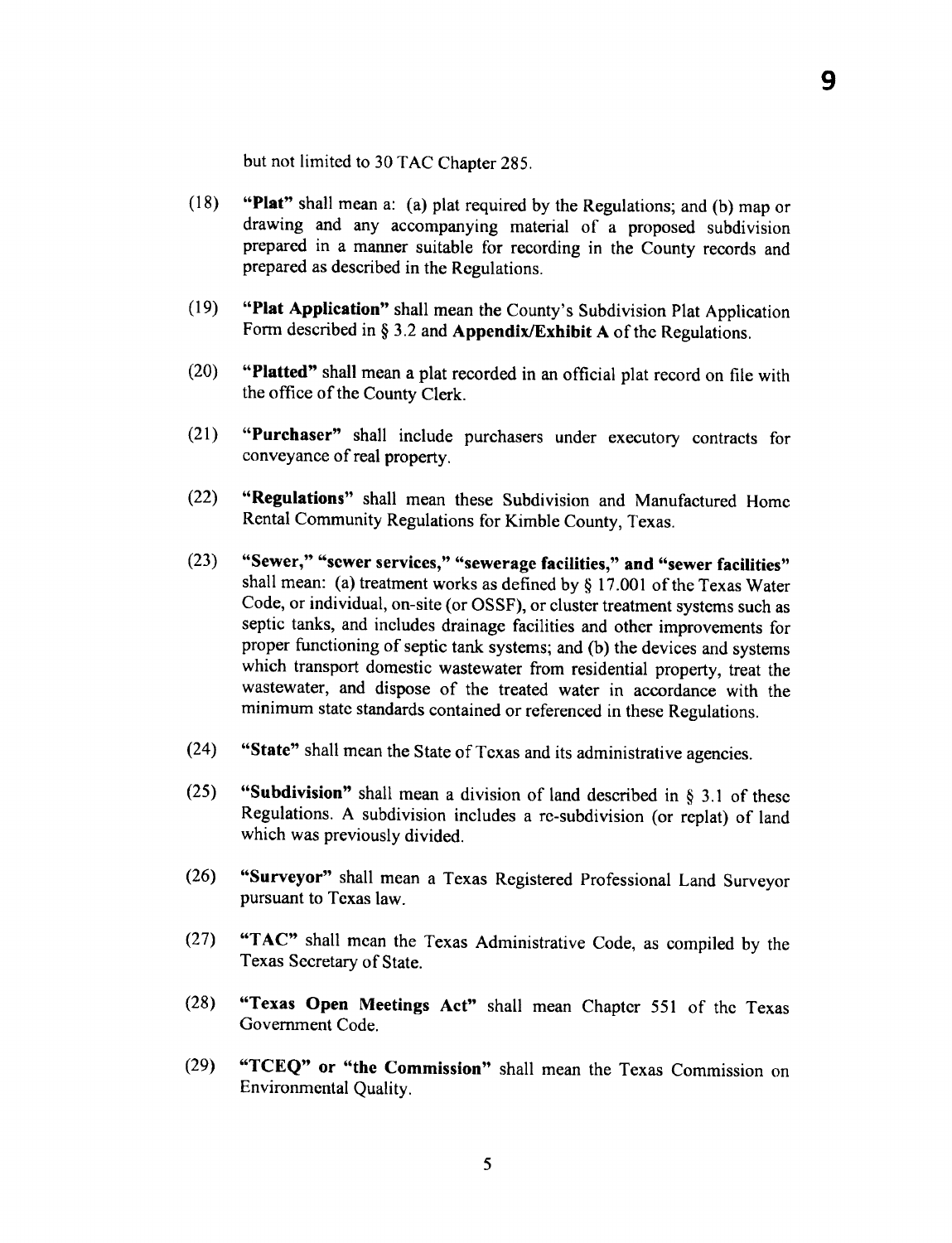- (30) (TWDB" shall mean the Texas Water Devclopment Board.
- $(31)$  "Utility" shall mean a person, entity, or political subdivision providing the services of an electric utility under  $\S$  31.002 or Chapter 181 of the Texas Utilities Code, a gas utility or corporation pursuant to \$ 101.003 or Chapter 181 of the Texas Utilities Code, a water and sewer utility pursuant to  $\S$ 13.002 of the Texas Water Code, or any other utility defined by Texas law.
- (32) "Water District" shall mean the following described, duly organized and operating spccial districts with jurisdictional authority granted by the law of thc State of Texas regarding certain land located in Kimble County, Tcxas, said districts being authorized to develop, promote, and implement water conservation and water management strategies in order to conserve, preserye, and protcct the groundwatcr supplies of the tenitorial land area of the respective district, and authorized to protect and enhance rechargc, prevent waste and pollution, and effect the efficient use of groundwater in the territorial land area of the rcspective district:
	- . the Kimble County Groundwater Conservation District ("Kimble County GCD"), with its present business office located at the Kimble County Courthouse, 501 Main Street, 2<sup>nd</sup> Floor, Junction, Texas 76849, and its present mailing address being P.O. Box 31, Junction, Texas 76849 (telephone 325-446-4826), and with its territorial land area comprising approximately 97.45% of the total land area of Kimble County, Texas; and
	- the Hickory Underground Water Conservation District No. 1 ("Hickory UWCD l"), with its present business office located at 111 East Main Street, Brady, Texas 76825, and its present mailing address being P.O. Box 1214, Brady, Texas 76825 (telephone 325- 597-2785), and with its territorial land area comprising approximately 2.55% of the total land area of Kimble County, Texas.

### \$ 2.2 Interpretation and Aopendix

- (A) Tense, Gender, and Number -- Unless otherwise designated, the past, present, or future tense shall each includc the other, the masculine, feminine, or neuter gender shall each include the other, and the singular and plural number shall each include the other where necessary for a correct meaning.
- $(B)$  Incorporation by Reference The following matters arc approved and incorporated by reference in the Regulations: (1) statements made in the preliminary recitals; (2) all documents attached as thc Appendix; and (3) where applicable for the usc, opcration, and cnforcement of these Regulations, all provisions of the County's active floodplain management, sewer, septic/OSSF, or other development regulations.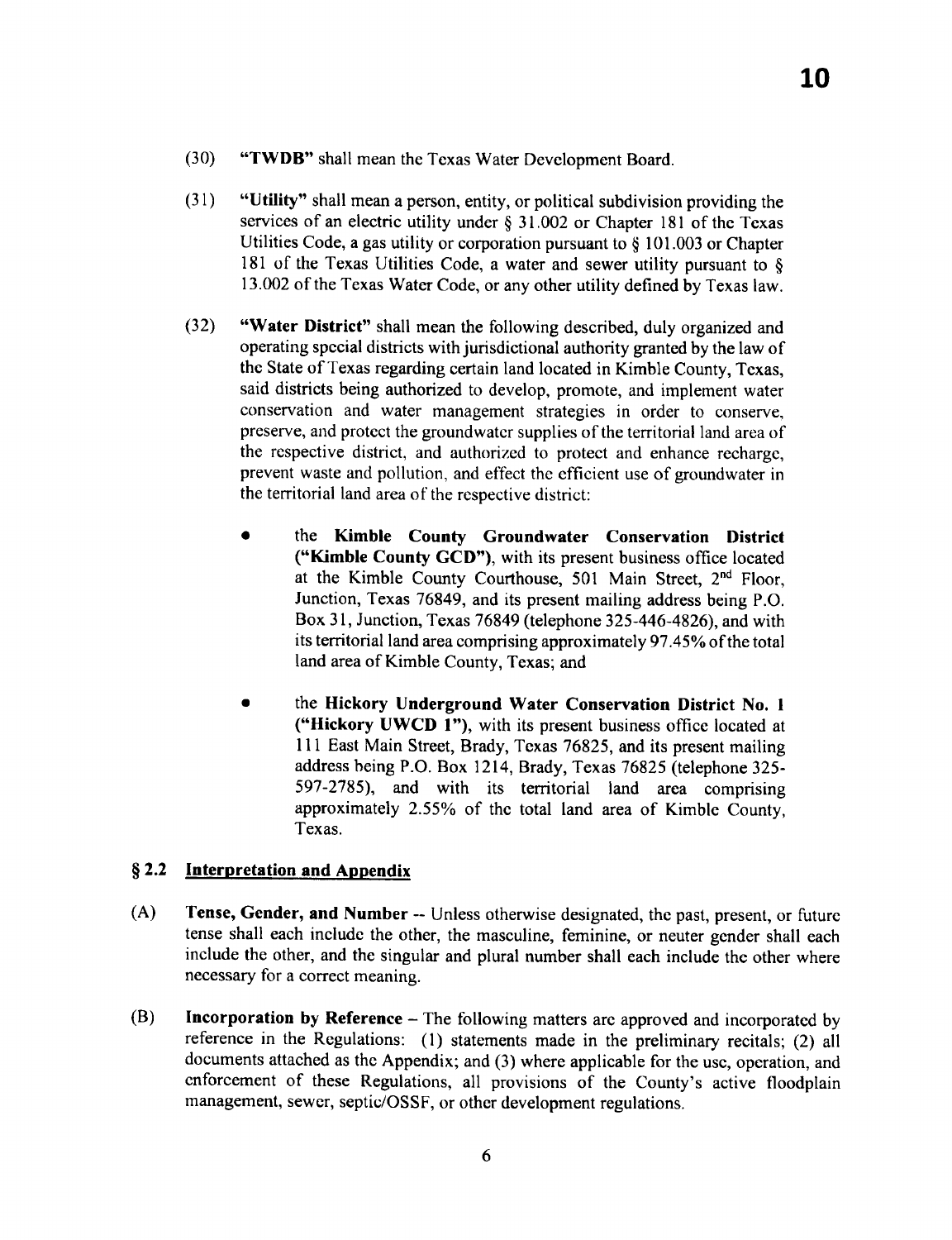- (C) Minimum Requirements -- These Regulations shall be considered as minimum requirements and liberally construed in favor of the County.
- (D) Superseding Effect -- These Regulations shall supersedc, repeal, and replacc any subdivision and/or MHRC regulations enacted by the County beforc the Effective Date.

#### **ARTICLE 3 -- PLAT PROCEDURE**

#### § 3.1 Plat Required for Division of Land

- (A) Division Defined Pursuant to  $\S 232.001$  of the Texas Local Government Code, the owner of a tract of land in Kimble County, Texas located outside the limits of a municipality must have a plat of the subdivision prepared, and thereafter approved by the Commissioners Court, if the owner divides the tract into two or more parts to lay out: (1) a subdivision of the tract, including an addition; (2) lots; or (3) streets, alleys, squares, parks, or other parts of the tract intended to be dedicated to public use or for the use of purchasers or owners of lots fronting on or adjacent to the streets, alleys, squares, parks, or other parts.
- (B) Scope of Division A division of a tract of land as described in this section is a subdivision for purposes of the Regulations, and includes any such division regardless of whether it is made: (l ) by using a mctes and bounds description in a deed of conveyance or in a contract for a deed, by using a contract of sale or other executory contract to convey, or by using any other method; or (2) for the purpose of residential, business, commercial, industrial, or other development.

#### § 3.2 Plat Submission and Review

(A) Application -- The County's Subdivision Plat Application Form is described in Appendix/Exhibit A. It shall be provided at no cost to the public at the officc of the County Judge at the notice address described in  $\S$  1.3 of the Regulations. The Plat Application Form describes all required documentation for submission by the Developer to the County of a completed Plat Application. A completed Plat Application shall constitute and contain:  $(1)$  the fully completed and executed application;  $(2)$  the proposed plat and all supporting documents, as herein described; and (3) written evidence (in the form of a tax certificate or other tax entity issued document) showing that an ad valorem tax liability does not exist on the land made the subject of the subdivision developmcnt project.

## (B) Submission of Completed Application/Notice of Incomplete Application

- (1) A completed Plat Application shall be submitted by the Developer to the County Judge at the notice address described in  $\S$  1.3.
- (2) County acceptancc of a submittcd Plat Application shall not constitutc plat approval by the County.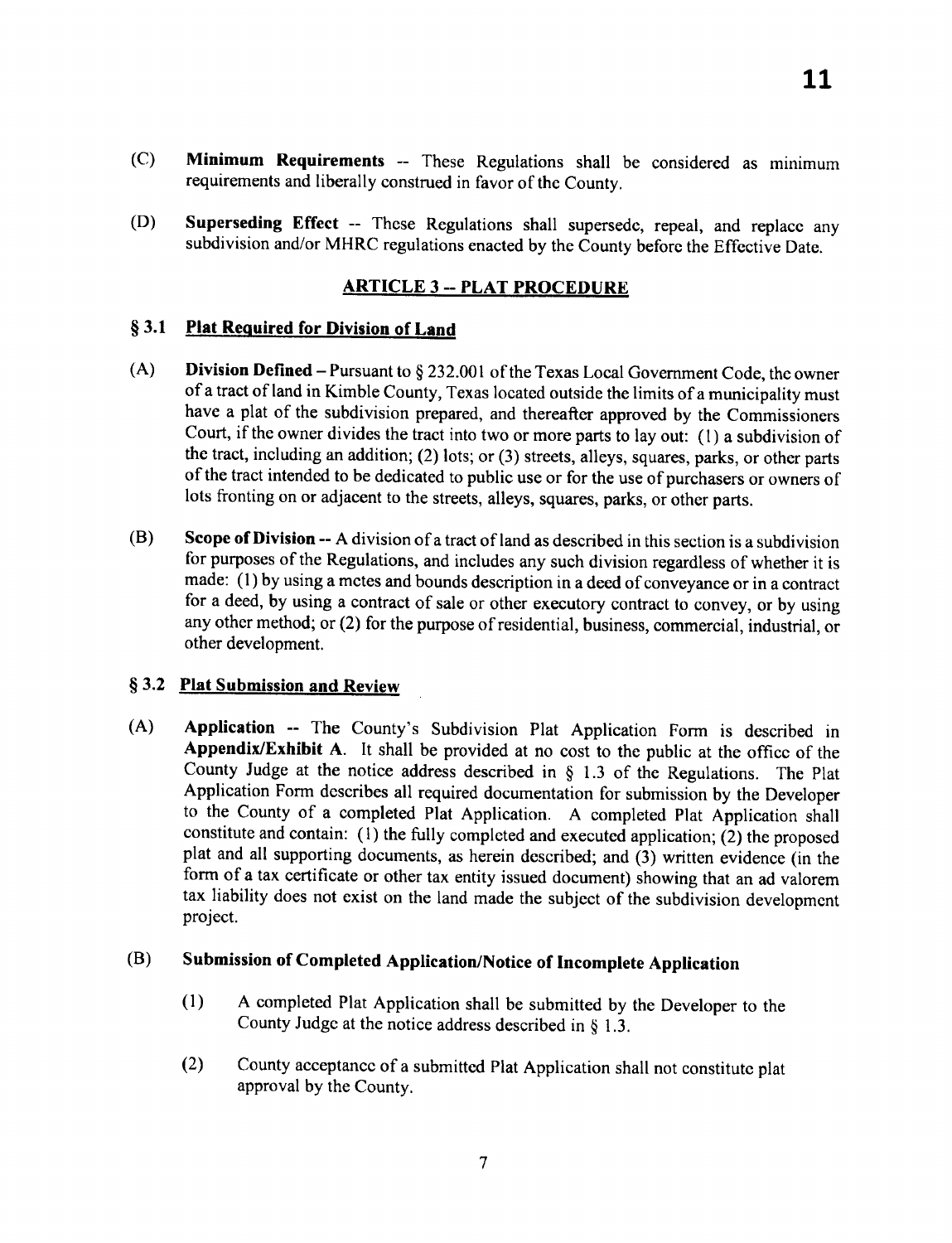- (3) Pursuant to \$ 232.0025(b) of the Texas Local Government Code, if <sup>a</sup> Developer submits a Plat Application to the County that does not include all of the documentation or other information required by law and these Regulations, the County shall, not later than the 10th business day after the date the County receives the application, notify the applicant of the missing documents or other information. The County shall allow an applicant to timely submit the missing documents or other information.
- (C) Review -- Upon submission of a completed Plat Application, the County will review the application, proposed plat, and supporting documents for completeness, sufficiency, and compliance with the Regulations. The County shall act on the completed application and proposed plat pursuant to the review, approval, approval with conditions, and disapproval procedures and requirements of §§ 232.002 and 232.0025-.0028 of the Texas Local Government Code. Pursuant to said authority, the Commissioners Court:
	- $(1)$  must approve a submitted plat by a recorded vote at a public meeting, by an order entered into the official Court minutes, should the plat be: (a) the result a completed Plat Application; (b) supported by a good and sufficient bond or other financial security if required by the Regulations; and (c) in all things complete, sufficient, and in compliance with all requirements prescribed by law and these Regulations, including the payment of all required fees; and
	- (2) may approve with conditions or disapprove a submitted plat by a recorded vote at a public meeting by an order entered into the official Court minutes, should: (a) the plat not comply with all requirements prescribed by law and these Regulations; (b) the required fees not be paid; (c) a delinquent ad valorem tax liability exist for the land made the subject of the proposed development; or (d) the plat not be supported by a good and sufficient bond or other financial security, if required by the Regulations.

## ARTICLE 4 - PLAT SUFFICIENCY, EXCEPTIONS, AND VARIANCE

- § 4.1 Minimum Plat Standards -- In order to obtain Commissioners Court approval, and for recordation in the Official Public Records (Real Property and/or Plat Records) of the County Clerk, the plat must comply with the minimum standards described in these Regulations.
- (A) Lawful Compliance The plat must comply with all applicable requirements prescribed by law and the Regulations, including the applicable statutes and regulations of the State of Texas and United States governmcnt, and their respective administrative agcncies.
- (B) Acknowledgment and Recordation -- The plat on approval must be: (1) acknowledged by the Developer in the manner required for the acknowledgment of deeds; and (2) filed and recorded in the Official Public Records (Real Propcrty and/or Plat Records) of the County Clerk on or before 90 days from plat approval.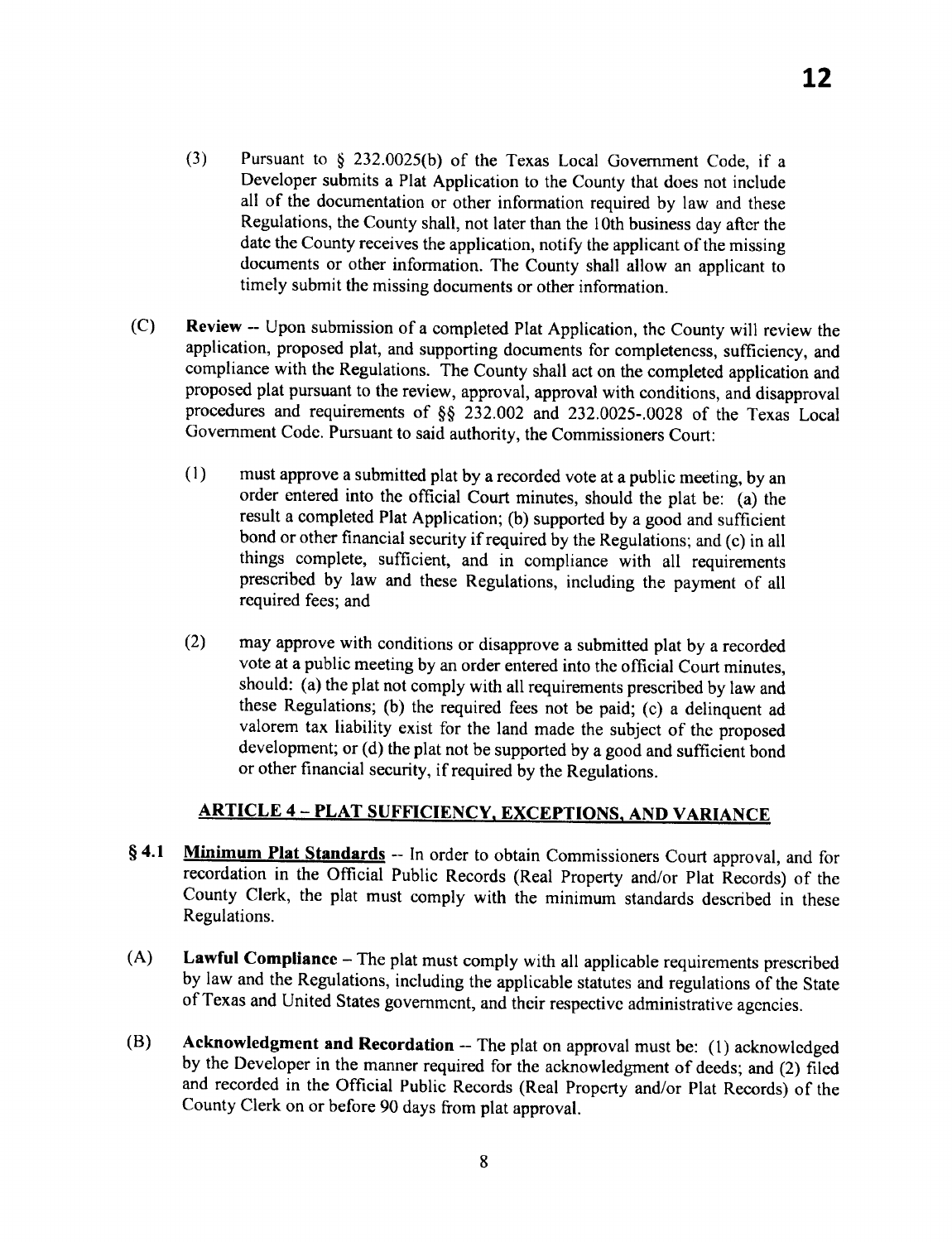$(C)$ Surveyor and Engineer Certification - The plat on approval must be signed, sealed, and certified by the Developer's surveyor and engineer, and said surveyor and engineer must be currently licensed and in good standing to practice in Texas.

#### (D) Property Description, Identifying Data, and Signatures -

- (1) General Description -- The plat must describe the subdivision and all of its parts by a metes and bounds description made as a result of an on the ground survey and inspection, drawn to the required scale and dimensions, and including the following: (a) the subdivision boundary; (b) the internal parts of the subdivision -- including all lots, divisions of land, strcets, alleys, squares, parks, or other parts of the tract intended to be dedicated to public use or for the use of purchasers or owners of lots fronting on or adjacent to the streets, alleys, squares, parks, or other parts; (c) the effective plat date; (d) a location map; (e) the required scale and dimension components; (f) a north point; and (g) all required signatures, dating, certification, supporting documentation, and professional seals requircd by the Regulations.
- (2) Additional Descriptions -- The plat must describe all identifying data required by the Regulations rcgarding the subdivision and its surrounding area, including: (a) the name of the subdivision and its owner; (b) any adjoining subdivisions and owners, or adjoining properties and owners; (c) all lots, divisions of land, streets, alleys, squares, parks, or other parts intended to be dedicated to public use or for the use of purchasers or owners of lots fronting on or adjacent to said parts; (d) driveways, common areas and any areas to be used by adjacent lot owners or purchasers; (e) rights of way and easements whether of record, apparent, or proposed; (f) natural drains, drainage structures or improvements whether of record, apparent, or proposed; (g) water bodies, water courses, and floodplain boundaries; (h) building and set-back lines; (i) lot frontages; and (j) restrictive covenants, restrictions, or reseryations whether of record or proposed.
- Survey Data -- The plat must locate the subdivision with respect to an original comer of the original survey of which it is a part, and at least one exterior comer of the subdivision shall be dcfined on the plat and located by State Plane Coordinates. Boundary lines must be shown by bearings and distances, calls for the lines of established surveys, landmarks, school districts and other data fumished in a manner sufficient to locate thc property described on the ground. All block corners and angles in streets and alleys should be marked by a suitable monument. The plat must contain an arrow indicating the direction of the North point of the compass, and the rcquired scale must be prominently shown. (E)
- Lot/Block Dimension -- The plat must state the dimensions of, and accurately but separately describe by metes and bounds, each lot, street, alley, square, park, or other part of the tract intended to be dedicated to public use or for the use of purchasers or owners of lots fronting on or adjacent to the street, alley, square, park, or other part. Lot and block (F)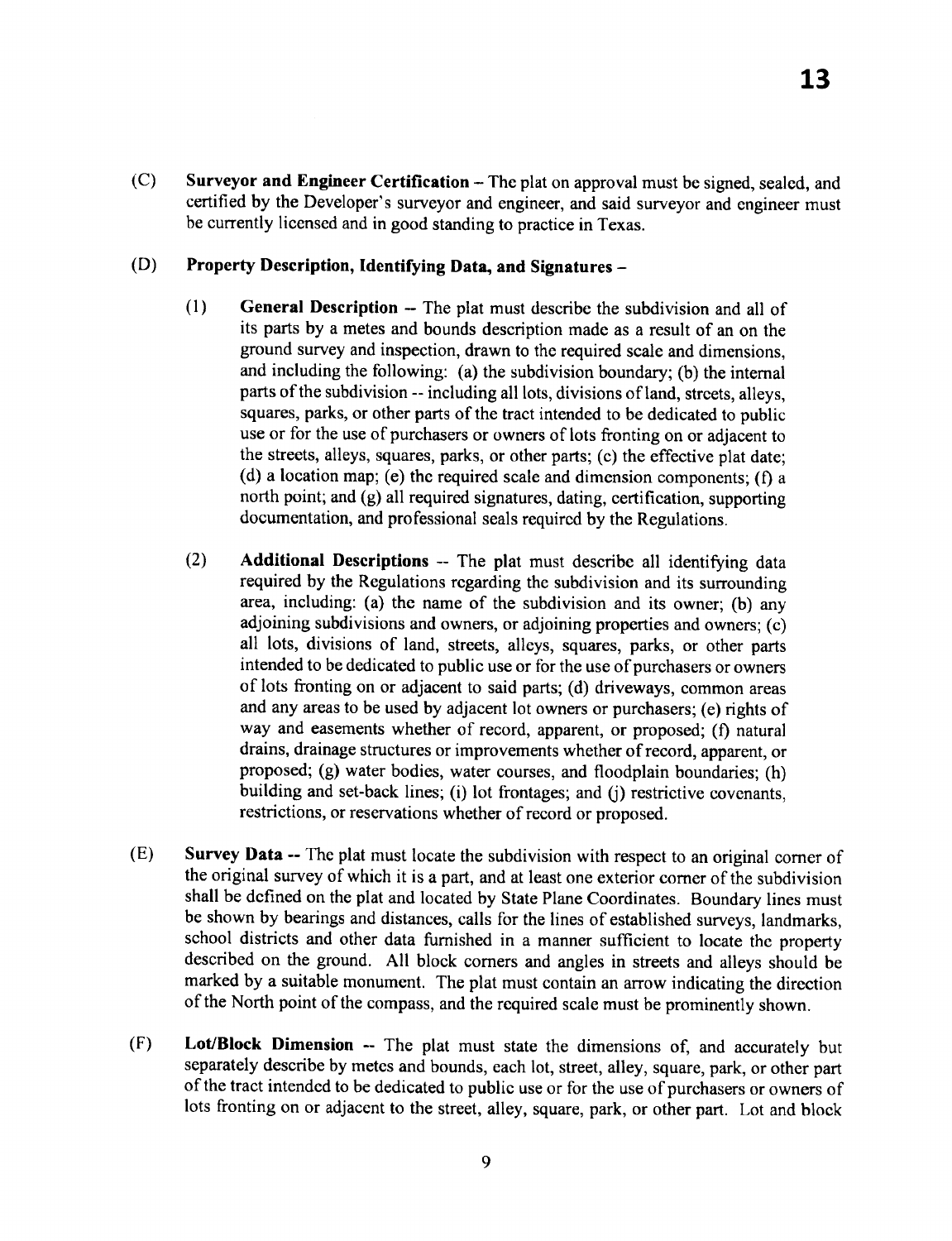numbers must be arranged in a systematic order and shown on the plat in distinct and legible figures.

#### (G) Water/Sewer/OSSF Disclosures --

- Public Facilities/Constructed -- Should public or organized water, sewer, septic, and/or OSSF service and facilities be proposed for the subdivision, or be intended to be constructed or installed by the Developer to service the subdivision, the plat must contain information and documents by the Developer and his engineer describing and depicting: (a) the type and location of the proposed facilities (and any roadways and easements dedicated for the provision of service) to be constructed or installcd to service the subdivision, and including suitability reports, calculations, and percolation test results; (b) a statement specifying the date by which said facilities will be fully operable; and (c) documents and a statement confirming that the plat, said facilities, and the subdivision comply with the applicable requirements of the (i) minimum state standards for the proposcd facilities and service, (ii) County's water, drainage, sewer, septic, and/or ossF regulations, (iii) county's groundwater sufficiency disclosure requirements and floodplain management regulations, and (iv) the rcgulations and management plans of the water District (either Kimble County GCD or Hickory UWCD No. 1 as the case may be) having territorial jurisdiction regarding water wells and related permits for the land of the subdivision. (l)
- Private Facilities -- Should private water wells, septic, and/or OSSF facilities be proposed for the subdivision, with said facilities not to be constructed or installed by the Developer, the plat must contain inforrnation and documents (including suitability reports, calculations, and percolation test results) by thc Developer and his engineer describing and depicting the: (a) type and location of the proposed facilities; and (b) documents and <sup>a</sup> statement confirming that the plat, said facilities, and the subdivision comply with the applicable requirements of the (i) minimum state standards for the proposed facilities, (ii) County's water, drainage, sewer, septic, and/or OSSF regulations, (iii) County's groundwater sufficiency disclosure requirements and floodplain management regulations, and (iv) the rcgulations and management plans of thc water District (either Kimblc County GCD or Hickory UWCD No. 1 as the case may be) having territorial jurisdiction regarding water wells and related permits for the land of the subdivision. (2)
- Drainage -- 'fhc plat must describe the provision of a reasonable drainage plan approved by the Developer's engineer for the subdivision (including all roads, streets, bridges, culverts, driveways, or common use areas located therein) in accordance with standard engineering practice, and in compliance with the reasonable drainage standards described in Appendix/Exhibit C, in order to efficiently manage the flow of storm water runoff in (H)